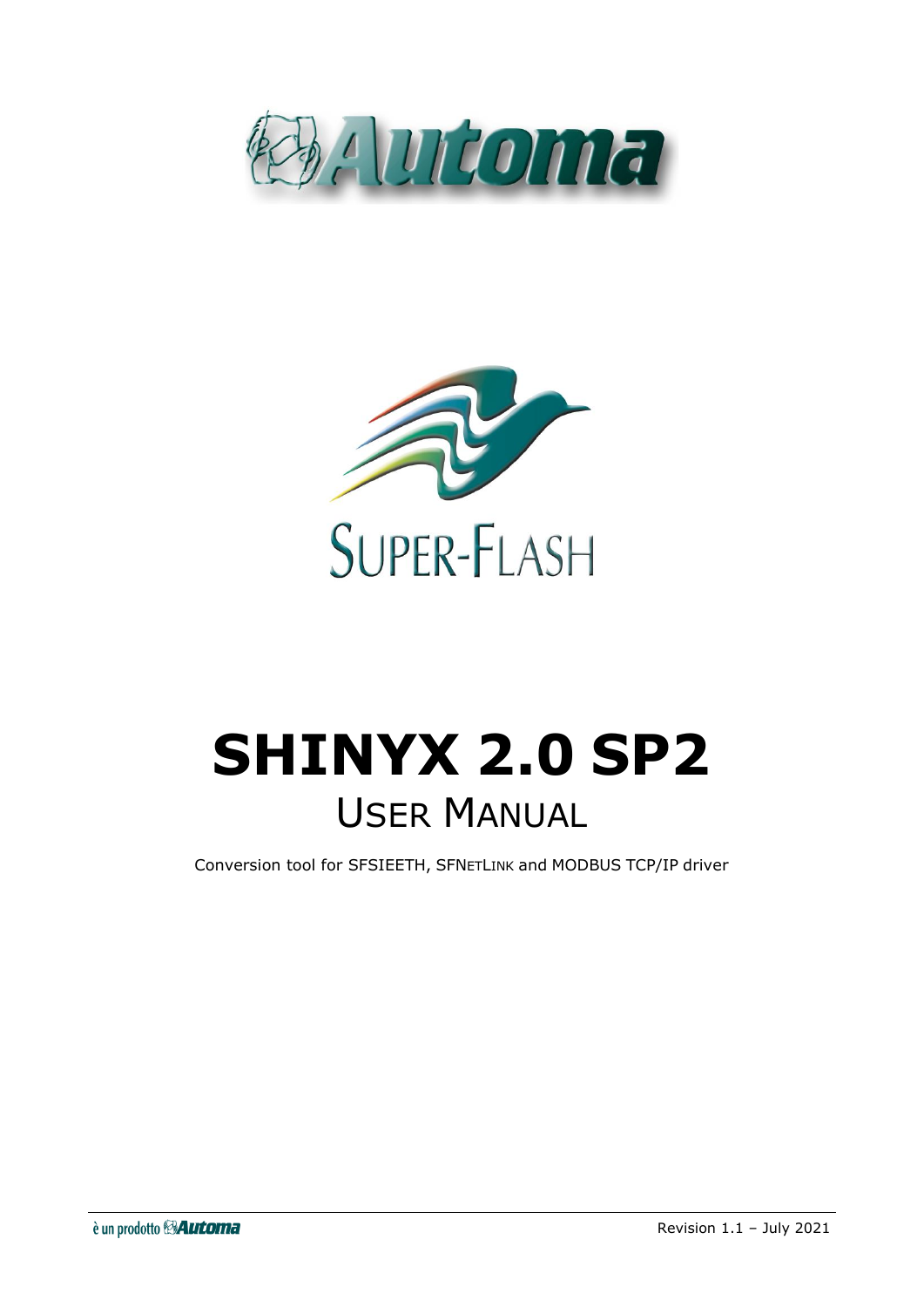Trademark Declarations

Automa, SUPER-FLASH, SFW, WRUNFILE, SHINYX are registered trademarks of Automa srl. SIEMENS, S7 are registered trademarks of SIEMENS. Modbus, MODBUS-TCP are registered trademarks of Schneider Automation.

All other trademarks not explicitly stated are the property of their respective companies.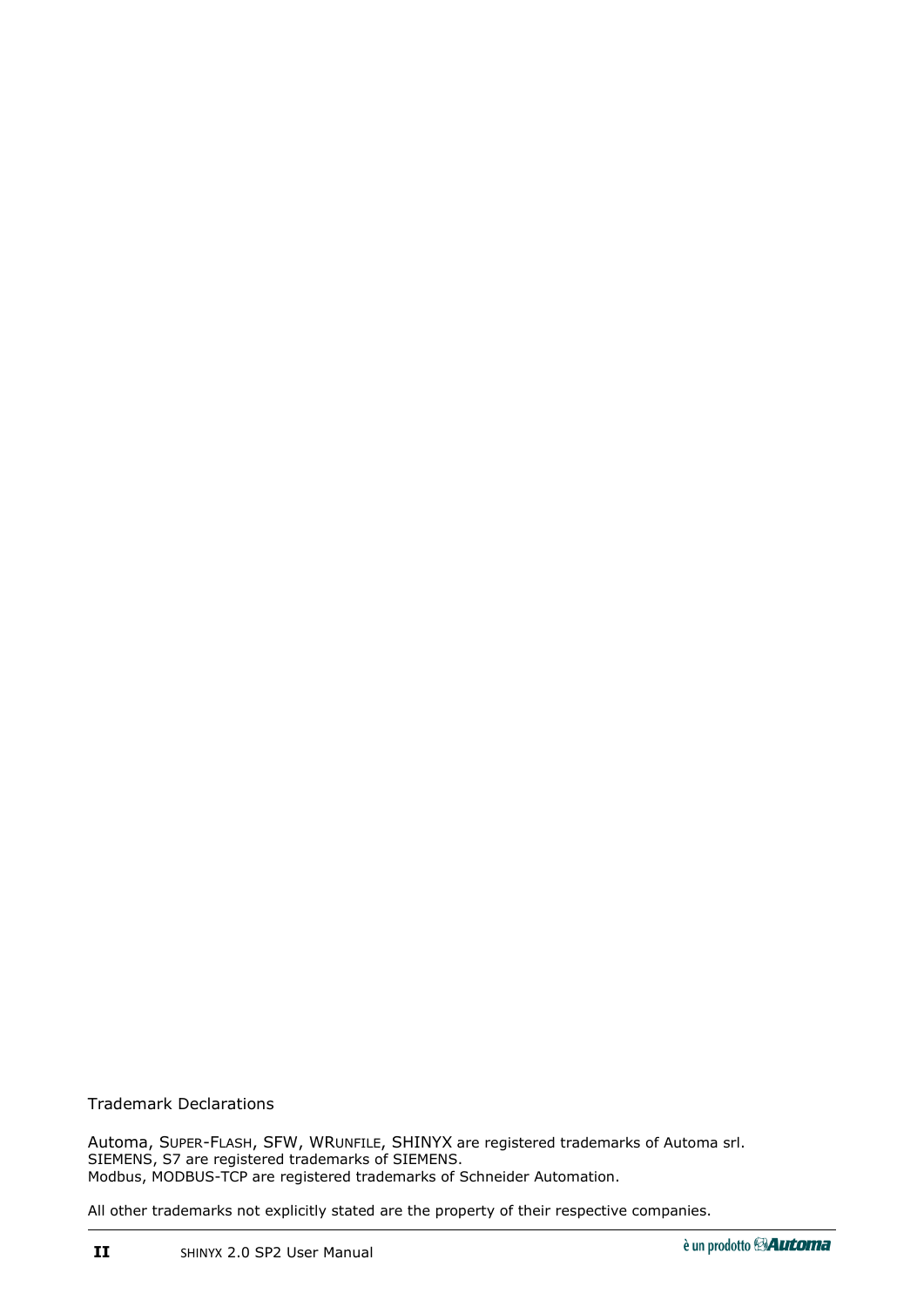# INDEX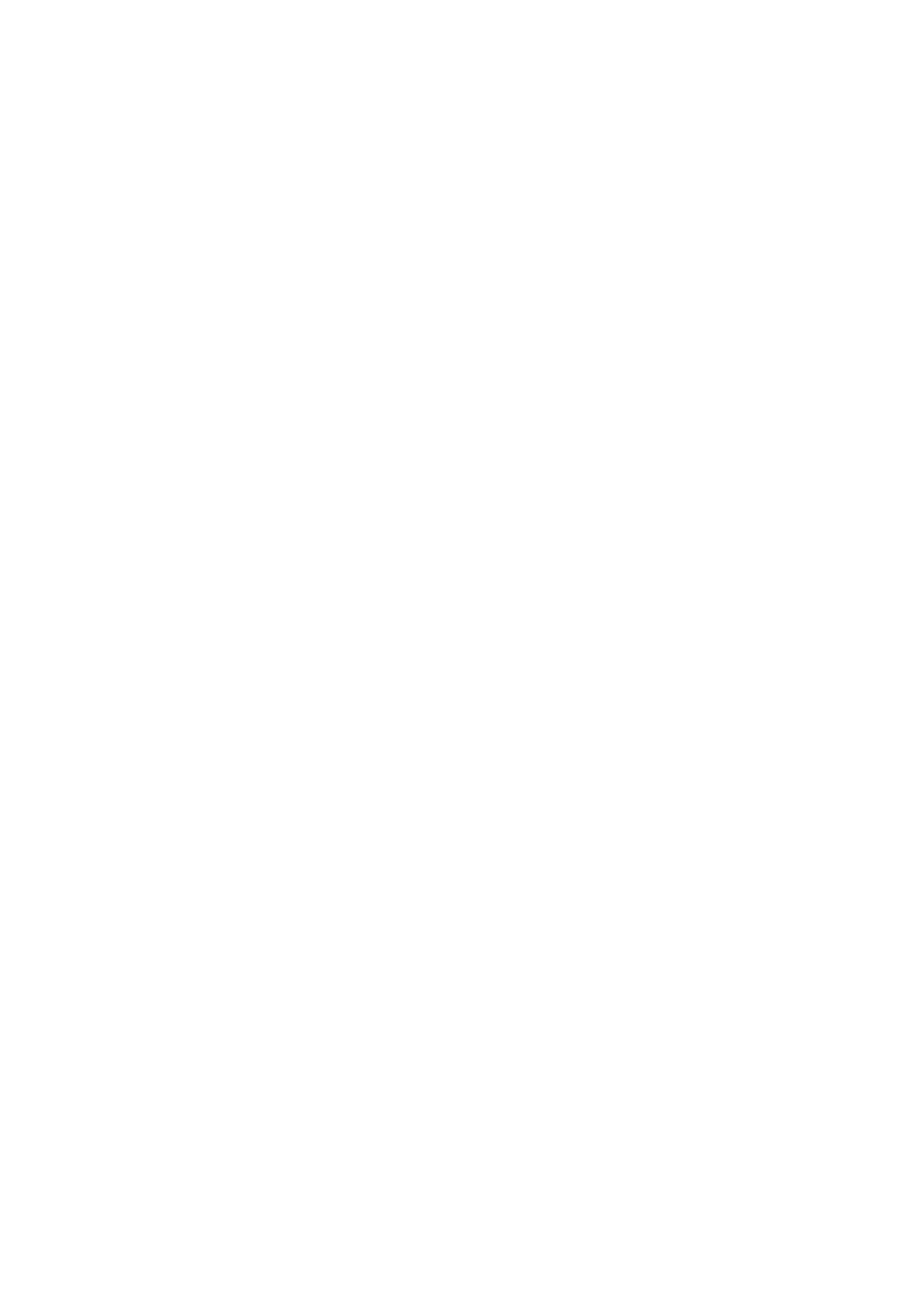# <span id="page-4-0"></span>**1 Introduction**

SHINYX is a tool that facilitates the conversion of the communication mode with some types of peripheral devices, automating some of the operations necessary in the case of migration to SFSIEETH, SFNETLINK and MODBUS TCP/IP drivers within applications already developed.

The conversions supported by SHINYX are listed in the table below:

| Source Peripheral                                        | <b>Destination Peripheral</b>                     |
|----------------------------------------------------------|---------------------------------------------------|
| Siemens S7-H1 (Applicom)                                 |                                                   |
| Siemens S7-MPI (Applicom)                                |                                                   |
| Communication via Applicom cards or software.            |                                                   |
| S7-MHI ADAPTER (Link Driver)                             |                                                   |
| Communication via Siemens or Helmholz HMI Adapter.       |                                                   |
|                                                          | SFNETLINK (Link Driver)<br>SFSIEETH (Link Driver) |
| Siemens Progr.<br>Siemens Progr. CP945                   | Note 1                                            |
| Siemens P3964 with RK512                                 |                                                   |
| Siemens P3964R with RK512                                |                                                   |
| RS232/RS485 serial communication.                        |                                                   |
| Siemens S7-200                                           |                                                   |
| RS232/RS485 serial communication.                        |                                                   |
| <b>SFNETLINK (Link Driver)</b>                           |                                                   |
| Communication via Hilscher NetLINK-MPI Ethernet Gateway. | SFSIEETH (Link Driver)                            |
| <b>MODBUS</b>                                            |                                                   |
| RS232/RS485 serial communication.                        |                                                   |
| Ethernet communication via peripherals:                  | MODBUS TCP/IP (Link Driver)                       |
| MODBUSTCP 1.0 (MicroC Driver)                            |                                                   |
| Ethernet communication.                                  |                                                   |

#### **Notes**

1) SFNETLINK and SFSIEETH Link Driver use the same addressing mode; the only difference is that SFNETLINK does not support bit-type resources.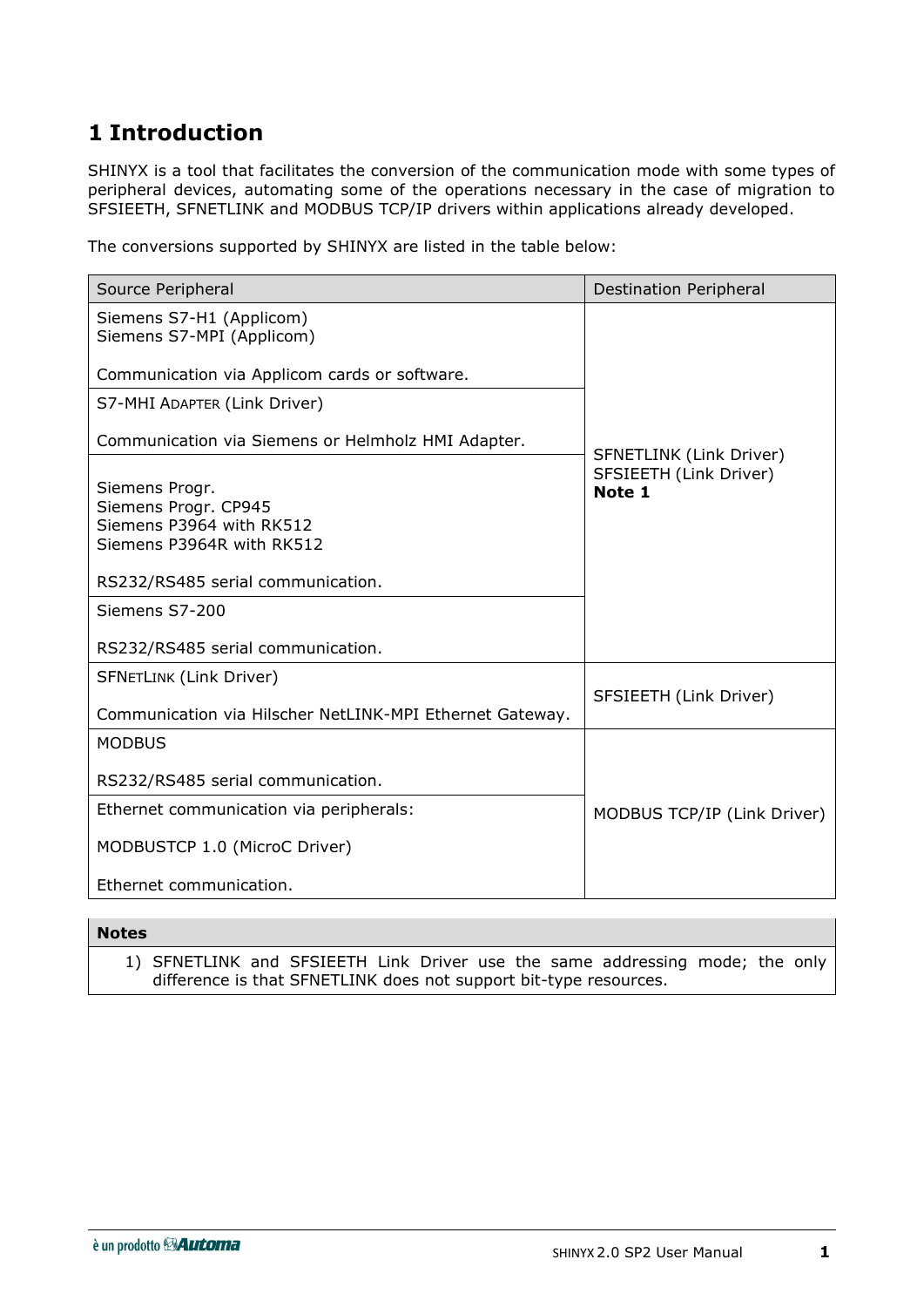# <span id="page-5-0"></span>**2 Procedure for communication conversion**

To change the communication mode by switching to the use of Link Drivers such as SFSIEETH, SFNETLINK or MODBUS TCP/IP, the operations to be performed by the programmer are:

- 1. Install the driver on the PC
- 2. Install the driver in the existing application
- 3. Insert the driver in the Link Driver archive
- 4. Convert the variable addresses
- 5. Prepare the driver configuration .INI file
- 6. Verify use of MICROC change of address functions
- 7. Remove previously used software/hardware (optional)

#### **SHINYX works only on points 3 and 4.**

The other operations must be performed by the programmer and must be done in strict sequence; in short:

#### **1. Install the driver on the PC**

The driver installer software copies the files into a folder on the PC.

#### **2. Install the driver in the existing application**

Following the instructions in the driver's manual, the programmer copies the driver files into the application's folder.

#### **3. Insert the driver in the Link Driver archive**

#### **4. Convert the variable addresses**

The two operations are carried out by SHINYX according to the operating mode described in the section **[Using and operating SHINYX](#page-7-0)** on page **[4](#page-7-0)**

In the case of variables with addresses that are not compatible or not supported by the destination peripheral, the conversion will not be carried out and SHINYX, in this situation, will simply report how many and which variables have not been converted; the programmer will then have to modify them manually in the development system.

In some cases the conversion may have different solutions based on factors that cannot be determined automatically; in this situation SHINYX performs the conversion by adopting the most standard solution but will signal to the programmer the need for verification.

If the outcome of SHINYX was positive, it is necessary to open the project with the Development System, save it and proceed with the remaining conversion operations.

#### **5. Prepare the driver configuration .INI file**

The .INI file (SFSIEETH.INI, NETLINK.INI or MODBUS.INI) must be prepared as documented in the driver's operating manual; each peripheral must be defined as equipment identified by a number. During conversion SHINYX automatically assigns an equipment number using the node number (where present) or the channel number used in the initial device. In the case of multi-node configurations on multiple channels and with coincident node numbers, it will be necessary to reassign the equipment number.

For further information please refer to the **[Reference tables for address conversion](#page-9-0)** section on page **[6](#page-9-0)**.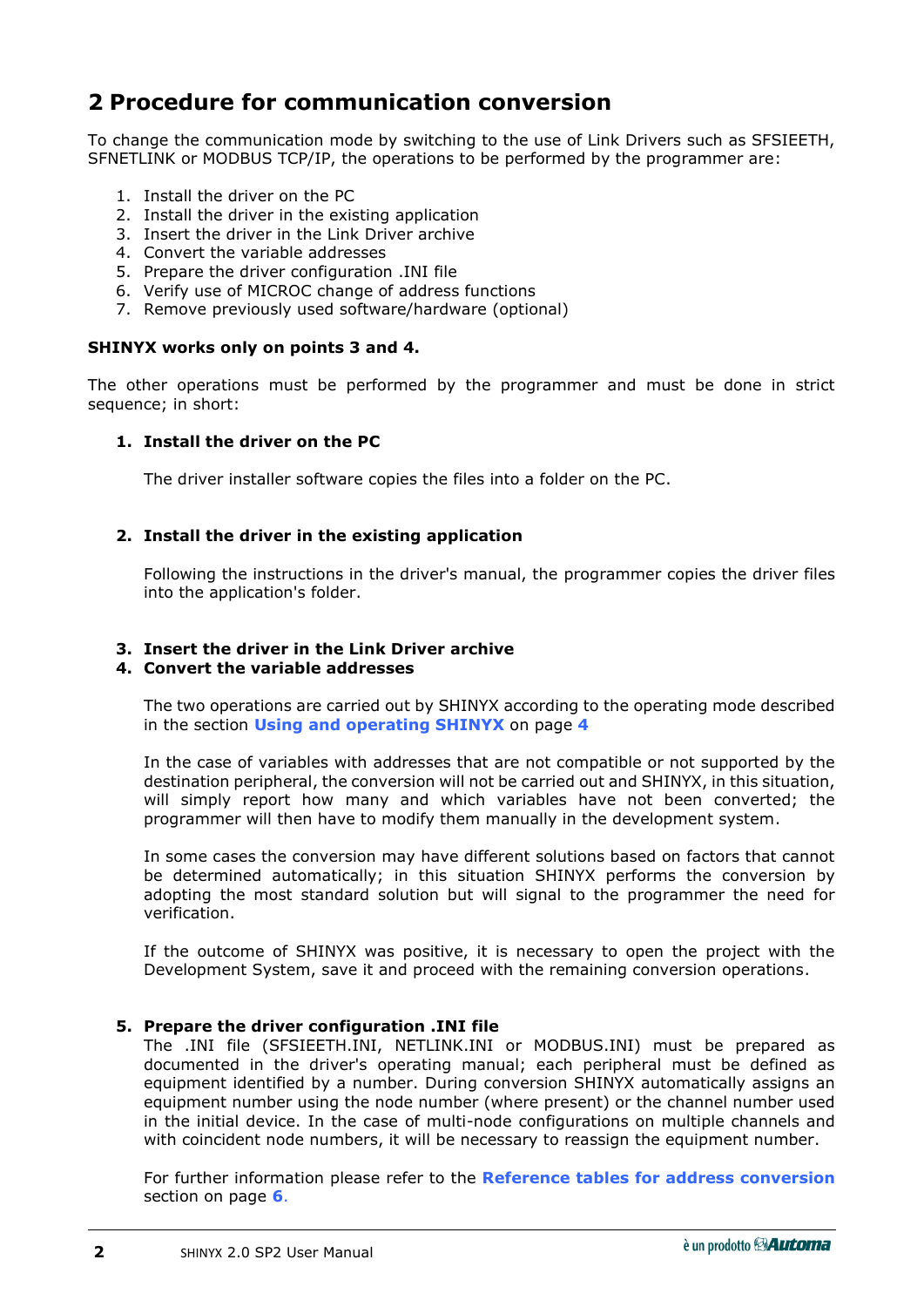#### **6. Verify use of MicroC change of address functions**

Check the use of vmc\_set\_address() and set\_address\_var() functions in MICROC programs and change the address composition.

Refer to the **[Reference tables for address conversion](#page-9-0)** section on page **[6](#page-9-0)**.

#### **7. Remove previously used sofware/hardware**

The removal operation changes according to the device previously used; it is an optional operation not mandatory for the application to work with the new driver:

- Applicom cards or software: if present, the Applicom software, the Applicom card and any Sentinel driver must be uninstalled from the PC.
- Siemens or Helmholz HMI Adapter: The S7-HMI ADAPTER driver must be removed in the application configuration and the S7HMI.DLL and S7HMI.PAR files must be deleted.
- NetLINK-MPI Hilscher Ethernet gateway: the SFNETLINK driver must be removed in the application configuration and the SFNETLNK.DLL and NETLINK.INI files must be deleted.
- MODBUSTCP (MicroC driver): the 16-bit MODBUSTCP driver(s) and 32-bit MODBUSTCP driver(s) must be removed in the application configuration.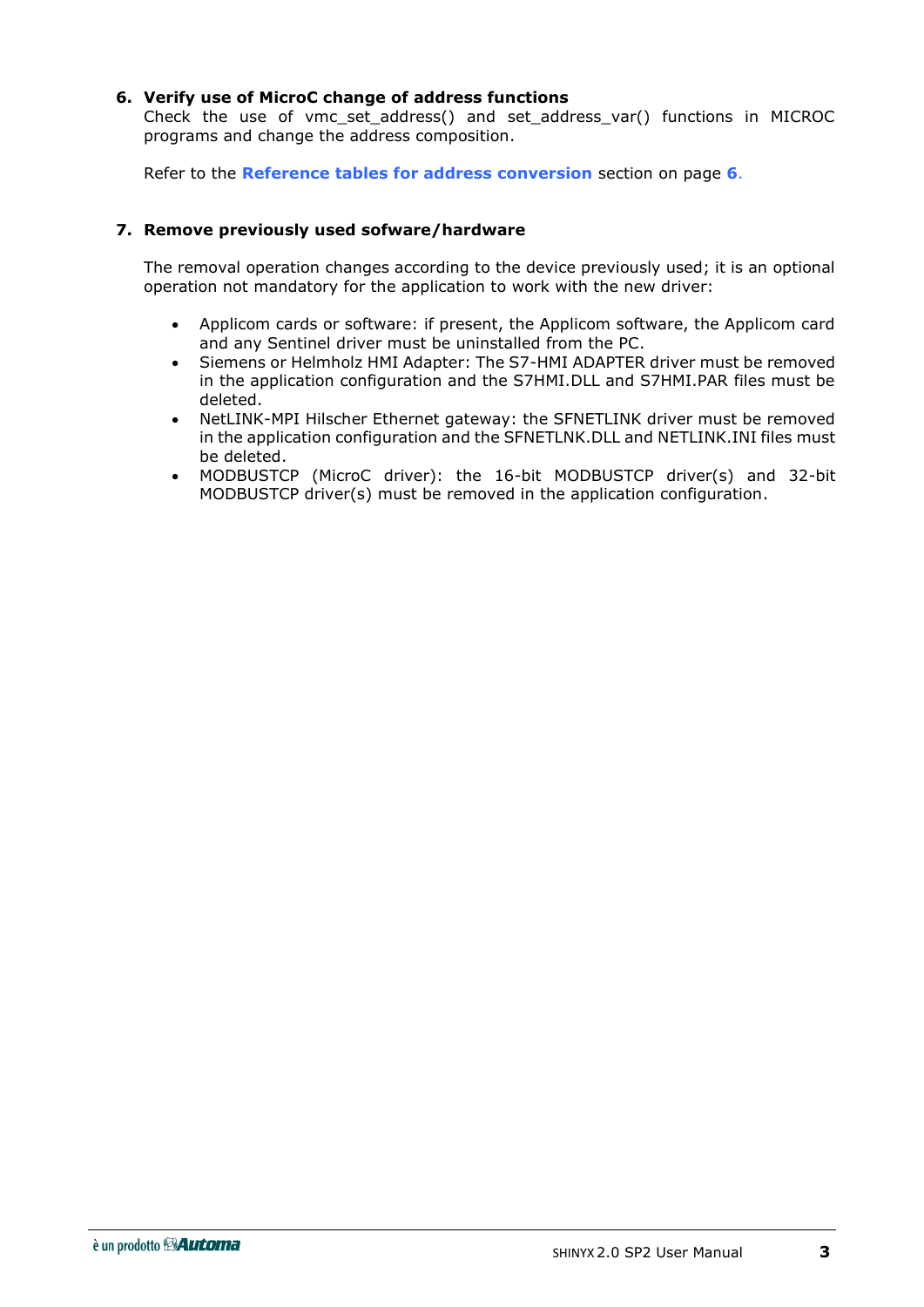# <span id="page-7-0"></span>**3 Using and operating SHINYX**

To use SHINYX you need to:

- 1. Copy SHINYX.exe in the application directory
- 2. Close the project if it is open in the Development System

The tool can be used with SUPER-FLASH applications developed with version 3.2 and higher; running SHINYX does not cause the application to be updated, so it maintains the same version with which it was originally developed.

Launching the tool, you will see a simple interface window in which you have to choose the "Periferica sorgente" and the "Periferica destinazione" and then you have to start the conversion with the "Converti" Button.

| ø.                       | <b>SHINYX</b>                      | ×                        |
|--------------------------|------------------------------------|--------------------------|
| Parametri di conversione |                                    |                          |
| Periferica sorgente      | Siemens S7-H1 (Applicom)           | $\overline{\phantom{a}}$ |
| Periferica destinazione  | Siemens Ethernet (SFSIEETH v. 1.1) |                          |
| Esito                    |                                    |                          |
|                          |                                    | ٨                        |
|                          |                                    |                          |
|                          |                                    |                          |
|                          |                                    |                          |
|                          |                                    |                          |
|                          |                                    |                          |
|                          |                                    |                          |
|                          |                                    |                          |
| €                        | $\rightarrow$                      |                          |
| Converti<br>Hscita       | About<br>Help                      |                          |

Starting the conversion, the operations that SHINYX performs are:

- 1. creates a backup of the Variables and Link Driver archive files (respectively LISTA.VAR.bk and DRVCNF.BIN.bk). If necessary, it is then possible to restore the original situation by renaming the files manually. This operation takes place only the first time the tool is started, before performing the conversion operations
- 2. inserts the driver in the Link Driver archive, verifying that it is not already present
- 3. looks for all the variables that have the source device as reference, if the address is compatible it replaces the device and converts the address

At the end of the conversion, it is possible to see the result of the operation in the specific window where are displayed:

- the total number of detected variables to be converted (using the source device)
- the number of successfully converted variables
- the number of unconverted variables
- the code of the not converted variables, if any: the programmer will have to manually modify the variables
- the number of converted variables to verify
- the code of the variables to verify, if any: the programmer will have to verify and decide whether to maintain or modify the conversion made
- a message reporting whether the project has been updated or not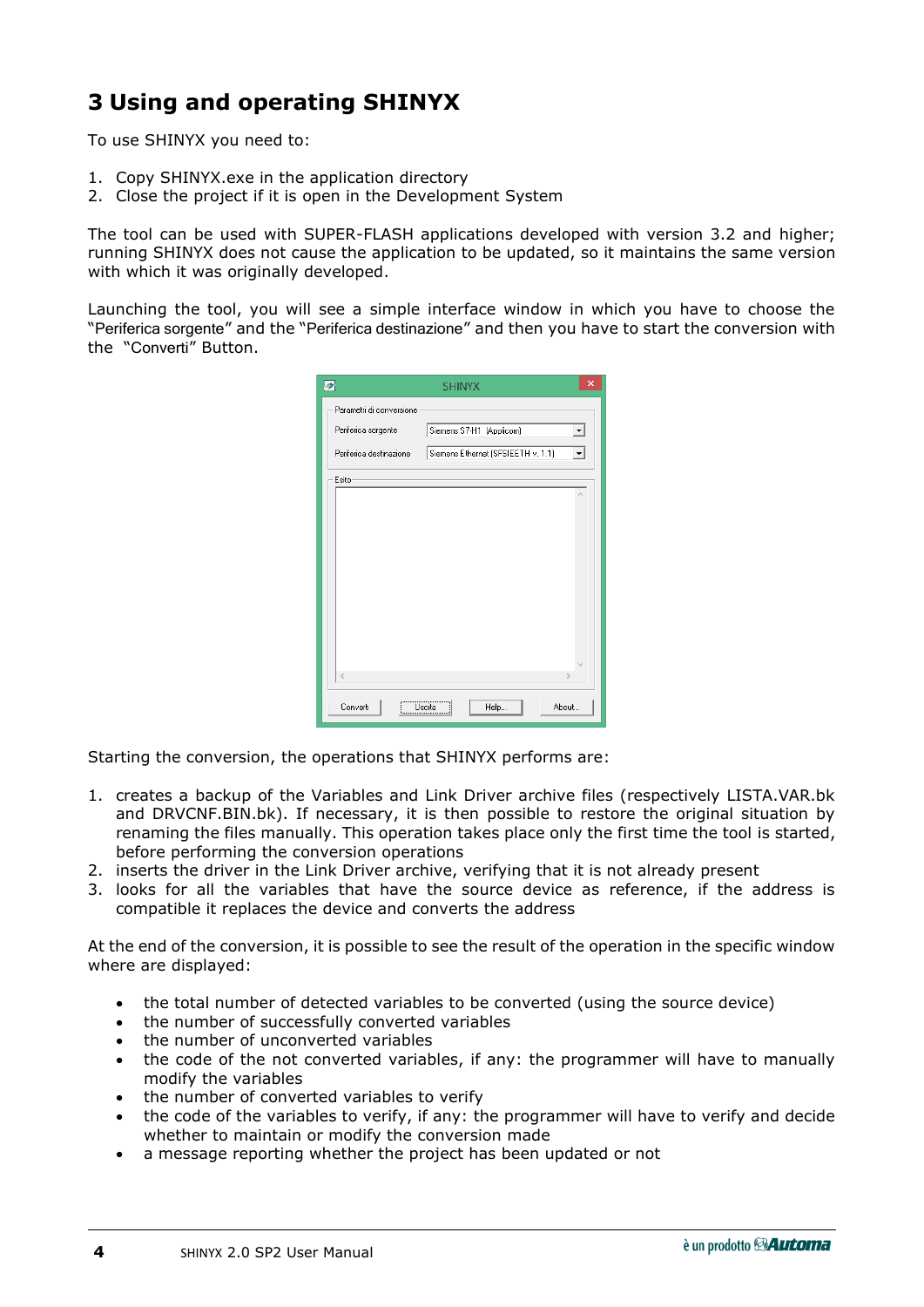In the case of unconverted variables or variables to be verified, the programmer can refer to the indications contained in the conversion reference table for the concerned protocols.

The following images indicate the possible results of the conversion operation:

| Parametri di conversione                                                                                 |                                                                                                                                           |                          |
|----------------------------------------------------------------------------------------------------------|-------------------------------------------------------------------------------------------------------------------------------------------|--------------------------|
| Periferica sorgente                                                                                      | S7 HMI Adapter (S7HMI)                                                                                                                    | $\vert$                  |
| Periferica destinazione                                                                                  | Siemens Ethernet (SFSIEETH v. 1.1)                                                                                                        | $\overline{\phantom{a}}$ |
| Esito                                                                                                    |                                                                                                                                           |                          |
| Data: 08-04-2015 Ora: 13:07:41                                                                           | S7 HMI Adapter (S7HMI) -> Siemens Ethernet (SFSIEETH v. 1.1)                                                                              |                          |
| Backup LISTA, VAR (-> LISTA, VAR, bk) : OK<br>Backup DRVCNF.BIN (-> DRVCNF.BIN.bk) : OK                  |                                                                                                                                           |                          |
|                                                                                                          | Conversione effettuata correttamente: il progetto è stato aggiornato.<br>Aprire e salvare il progetto da SFW per completare la procedura. |                          |
| Variabili da convertire :<br>Variabili convertite<br>Variabili non convertite<br>Variabili da verificare | : 15<br>:15<br>$\pm 0$<br>$\pm 0$                                                                                                         |                          |
|                                                                                                          |                                                                                                                                           |                          |
| <                                                                                                        |                                                                                                                                           |                          |
| Converti                                                                                                 | Uscita<br>Help                                                                                                                            | About                    |
|                                                                                                          | Conversion completed successfully: all                                                                                                    |                          |
|                                                                                                          | variables have been converted                                                                                                             |                          |

| Periferica sorgente                                   | Siemens Progr.                                                                                                                            |   |
|-------------------------------------------------------|-------------------------------------------------------------------------------------------------------------------------------------------|---|
| Periferica destinazione                               | Siemens Ethernet (SFSIEETH v. 1.1)                                                                                                        |   |
| Esito                                                 |                                                                                                                                           |   |
| Data: 08-04-2015 Ora: 13:20:01                        |                                                                                                                                           |   |
|                                                       | Siemens Progr. > Siemens Ethernet (SFSIEETH v. 1.1)                                                                                       |   |
| Backup LISTA.VAR (-> LISTA.VAR.bk) : OK               | Backup DRVCNF.BIN (-> DRVCNF.BIN.bk) : OK                                                                                                 |   |
|                                                       | Conversione effettuata correttamente: il progetto è stato aggiornato.<br>Aprire e salvare il progetto da SFW per completare la procedura. |   |
| Variabili da convertire<br>Variabili convertite       | : 4<br>: 3                                                                                                                                |   |
| Variabili non convertite.<br>Variabili da verificare. | : 0<br>$\cdot$ 1                                                                                                                          |   |
|                                                       |                                                                                                                                           |   |
| Elenco variabili da verificare :<br>$-402$            |                                                                                                                                           |   |
|                                                       |                                                                                                                                           |   |
|                                                       |                                                                                                                                           | ъ |
| e                                                     |                                                                                                                                           |   |

**verified.**

| <b>SHINYX</b>                                                                                                                             | ×                        |
|-------------------------------------------------------------------------------------------------------------------------------------------|--------------------------|
| Parametri di conversione                                                                                                                  |                          |
| Periferica sorgente<br>Siemens S7-H1 (Applicom)                                                                                           |                          |
| Periferica destinazione<br>Siemens Ethernet (SFSIEETH v. 1.1)                                                                             | $\overline{\phantom{a}}$ |
| Esito                                                                                                                                     |                          |
| Data: 08-04-2015 Ora: 13:17:50                                                                                                            | ∧                        |
| Siemens S7-H1 (Applicom) > Siemens Ethernet (SFSIEETH v. 1.1)                                                                             |                          |
| Backup LISTA, VAR (-> LISTA, VAR, bk) : OK<br>Backup DRVCNF.BIN (-> DRVCNF.BIN.bk) : OK                                                   |                          |
| Conversione effettuata correttamente: il progetto è stato aggiornato.<br>Aprire e salvare il progetto da SFW per completare la procedura. |                          |
| Variabili da convertire.<br>: 28<br>: 24<br>Variabili convertite<br>Variabili non convertite<br>:4<br>Variabili da verificare.<br>٠Λ      |                          |
| Elenco variabili non convertite :<br>$-314$<br>$-315$<br>$-316$                                                                           |                          |
| 917                                                                                                                                       |                          |
| <br>Hscita<br>Help<br>Linnverti                                                                                                           | About                    |

**Successful partial conversion: 24 of 28 variables have been converted**

| ×<br>ø<br><b>SHINYX</b>                                                                                        |  |  |
|----------------------------------------------------------------------------------------------------------------|--|--|
| Parametri di conversione                                                                                       |  |  |
| SFNetLink<br>Periferica sorgente<br>(SFNETLNK)                                                                 |  |  |
| Periferica destinazione<br>Siemens Ethernet (SFSIEETH v. 1.1)                                                  |  |  |
| Esito                                                                                                          |  |  |
| Data: 08-04-2015 Ora: 13:18:49                                                                                 |  |  |
| SFNetLink<br>(SFNETLNK) -> Siemens Ethernet (SFSIEETH v. 1.1)                                                  |  |  |
| Backup LISTA.VAR (-> LISTA.VAR.bk) : OK<br>Backup DRVCNF.BIN (-> DRVCNF.BIN.bk) : OK                           |  |  |
| ERRORE driver SFNETLNK.DLL non presente<br>Nessuna conversione effettuata: il progetto non è stato aggiornato. |  |  |
|                                                                                                                |  |  |
|                                                                                                                |  |  |
|                                                                                                                |  |  |
|                                                                                                                |  |  |
|                                                                                                                |  |  |
| 5                                                                                                              |  |  |
| <br>Uscita<br>Help<br>About<br>Converti                                                                        |  |  |

**Successful conversion with a variable to be Conversion failed: no variable to convert was found**

The result of the last conversion is saved in a text file named SHINYX.log; the logger file SHINYX HISTORY.log stores all the conversions eventually done in the application.

#### **If the result has been positive, meaning that the project has been updated, it is necessary to open the project with the Development System, save it and proceed with the remaining conversion operations listed in the previous paragraph.**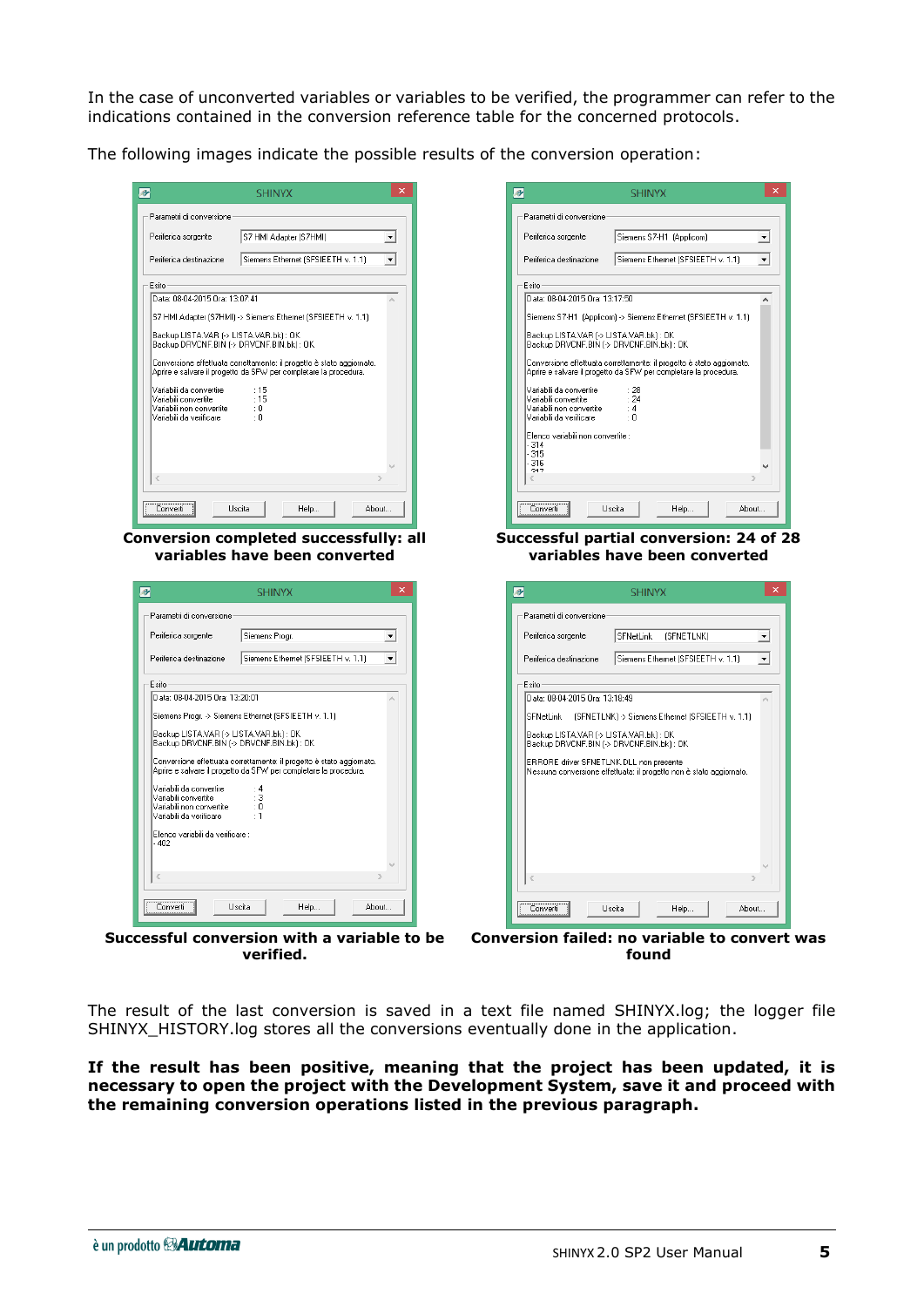# <span id="page-9-0"></span>**4 Reference tables for address conversion**

To compose the new address refer to the conversion tables below.

In some cases the address conversion is also influenced by the size of the variable; where indicated, for brevity, the following identifiers are used:

| DIM <sub>16</sub> | : Single word (16 bit), Date, Message |
|-------------------|---------------------------------------|
| DIM32             | : Double word (32 bit), Time          |
| <b>BOOL</b>       | : Boolean                             |
| ALPHA             | : Alphanumeric                        |
| <b>BLOCK</b>      | : Block                               |

# <span id="page-9-1"></span>**4.1 Siemens S7 H1/MPI(Applicom) to SFSIEETH**

| Old address<br><b>New address</b><br>cc\eee\MM\y.z<br>$M\0\eee\0\My.z$<br>(1)<br>cc\eee\DM\x\y.z<br>M\0\eee\0\DBx.y.z<br>(1)<br>cc\eee\IM\y.z<br>$M\O\eee\O\Iy.z$<br>(1)<br>cc\eee\OM\y.z<br>M\0\eee\0\Oy.z<br>(1)<br>cc\eee\MB\y<br>B\0\eee\0\My<br>cc\eee\DB\x\y<br>B\0\eee\0\DBx.y<br>cc\eee\IB\y<br>$B\0\eee\0\Iy$<br>cc\eee\OB\y<br>$B\0\eee\0\O$ | <b>Siemens S7-H1 (Applicom)</b><br><b>Siemens S7-MPI (Applicom)</b> | <b>SFSIEETH</b> |
|--------------------------------------------------------------------------------------------------------------------------------------------------------------------------------------------------------------------------------------------------------------------------------------------------------------------------------------------------------|---------------------------------------------------------------------|-----------------|
|                                                                                                                                                                                                                                                                                                                                                        |                                                                     |                 |
| cc\eee\DW\x\y<br>W\0\eee\0\DBx.y<br>W\0\eee\0\Iy<br>cc\eee\IW\y<br>cc\eee\OW\y<br>W\0\eee\0\Oy<br>cc\eee\MD\y<br>D\0\eee\0\My<br>cc\eee\DD\x\y<br>D\0\eee\0\DBx.y                                                                                                                                                                                      | cc\eee\MW\y                                                         | W\0\eee\0\My    |

(1) The SFSIEETH v. 1.1 driver only supports single bits; therefore the conversion is not performed for variables with block or alphanumeric size.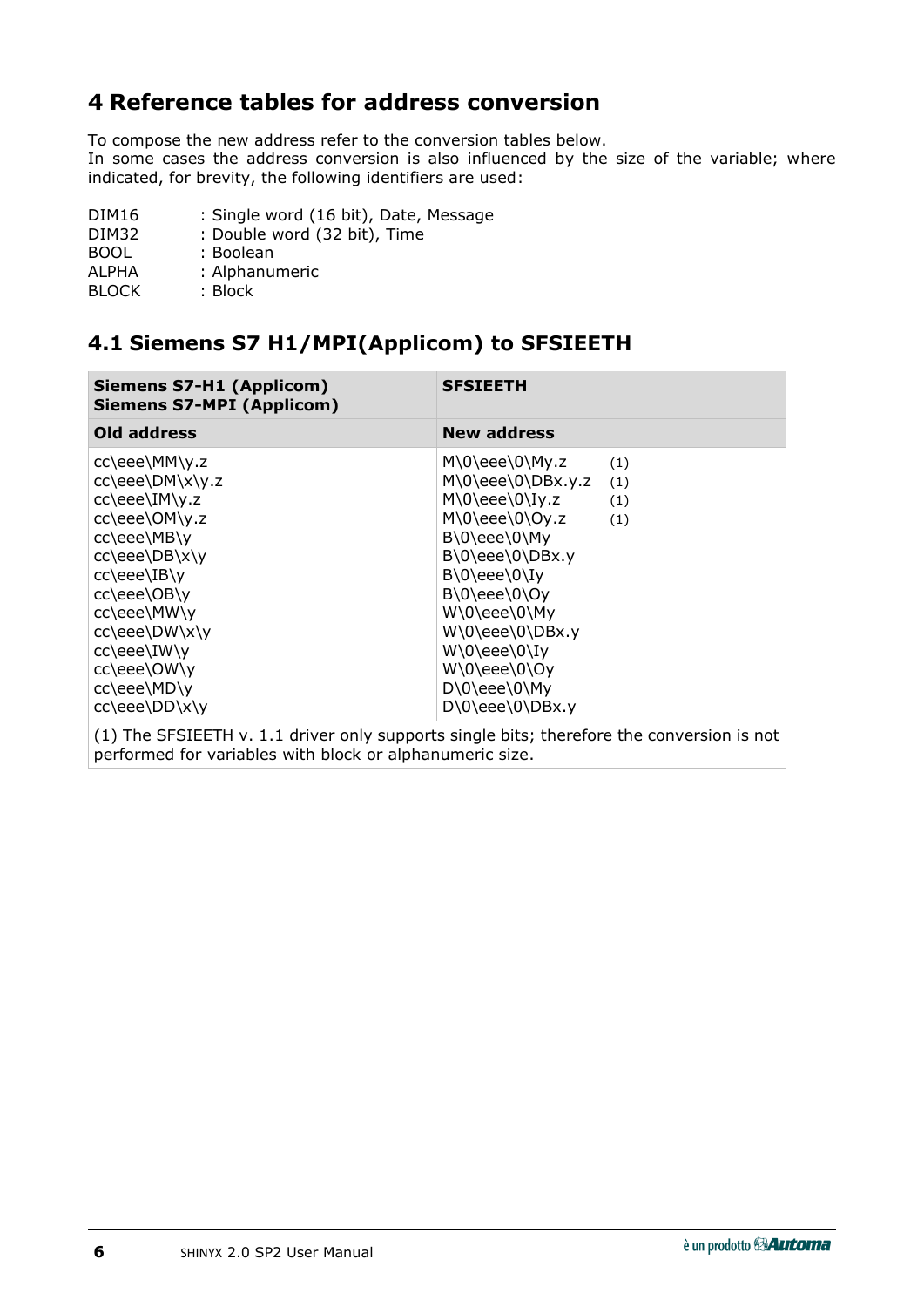## <span id="page-10-0"></span>**4.2 Siemens S7 H1/MPI(Applicom) to SFNETLINK**

| Old address                                                                                                                                                                                                                                                                                                                                                   |                                                                                                                                                                   |
|---------------------------------------------------------------------------------------------------------------------------------------------------------------------------------------------------------------------------------------------------------------------------------------------------------------------------------------------------------------|-------------------------------------------------------------------------------------------------------------------------------------------------------------------|
|                                                                                                                                                                                                                                                                                                                                                               | New address $(2)$                                                                                                                                                 |
| cc\eee\MM\y.z<br>cc\eee\DM\x\y.z<br>cc\eee\IM\y.z<br>cc\eee\OM\y.z<br>cc\eee\MB\y<br>$B\0\eee\0\My$<br>cc\eee\DB\x\y<br>cc\eee\IB\y<br>$B\0\eee\0\Iy$<br>cc\eee\OB\y<br>$B\0\eee\0\Oy$<br>cc\eee\MW\y<br>W\0\eee\0\My<br>cc\eee\DW\x\y<br>cc\eee\IW\y<br>$W(0)$ eee $(0)$ Iy<br>cc\eee\OW\y<br>W\0\eee\0\Oy<br>cc\eee\MD\y<br>$D\0\eee\0\My$<br>cc\eee\DD\x\y | Not convertible<br>(1)<br>Not convertible<br>(1)<br>Not convertible<br>(1)<br>Not convertible<br>(1)<br>$B\O\eee\O\DBx.y$<br>W\0\eee\0\DBx.y<br>$D\0\eee\0\DBx.y$ |

(1) SFNETLINK driver does not support bit resource management.

(2) The equipment number eee is assigned with the same number used in Applicom except in the case of 0 (zero), because the SFNETLINK driver does not support it; in that case it will be assigned with the first free number.

# <span id="page-10-1"></span>**4.3 S7- HMI Adapter to SFSIEETH/SFNETLINK**

| <b>S7- HMI Adapter</b>                                                                                                                                          | <b>SFSIEETH</b><br><b>SFNETLINK</b>                                                                                                     |
|-----------------------------------------------------------------------------------------------------------------------------------------------------------------|-----------------------------------------------------------------------------------------------------------------------------------------|
| Old address                                                                                                                                                     | <b>New address</b> $(1)(2)$                                                                                                             |
| $W\n\langle y\rangle x\langle D$<br>$W\n\wedge y\0$<br>$W\n\vee\vee\vee I$<br>$D\n\langle y\rangle x\nD$<br>$D\n\wedge y\0\$<br>$D\n\ y\ 0\ 0$<br>$D\n\ y\ 0\ $ | $W\0\n\0\DBx.y$<br>W\0\n\0\My<br>W(0/n)0<br>$W\O\n\olimits(0)$<br>$D\0\n\0\Dbx.y$<br>$D\0\n\prime\0\My$<br>$D\0\n\ 0\$<br>$D\0\n\infty$ |

(1) The equipment number is assigned as the node number n of the old address except in the case of 0 (zero), because the SFNETLINK driver does not support it; in that case it will be assigned with the first free number.

(2) The SFSIEETH e SFNETLINK drivers manage byte addressing: if the ADDBYTE macro is not present in the S7HMI.PAR file (word addressing was used) the new address must be calculated by multiplying the previous one by two (New  $y = Old y*2$ ) Ex. W\1\6\10\D W\0\1\0\DB10.12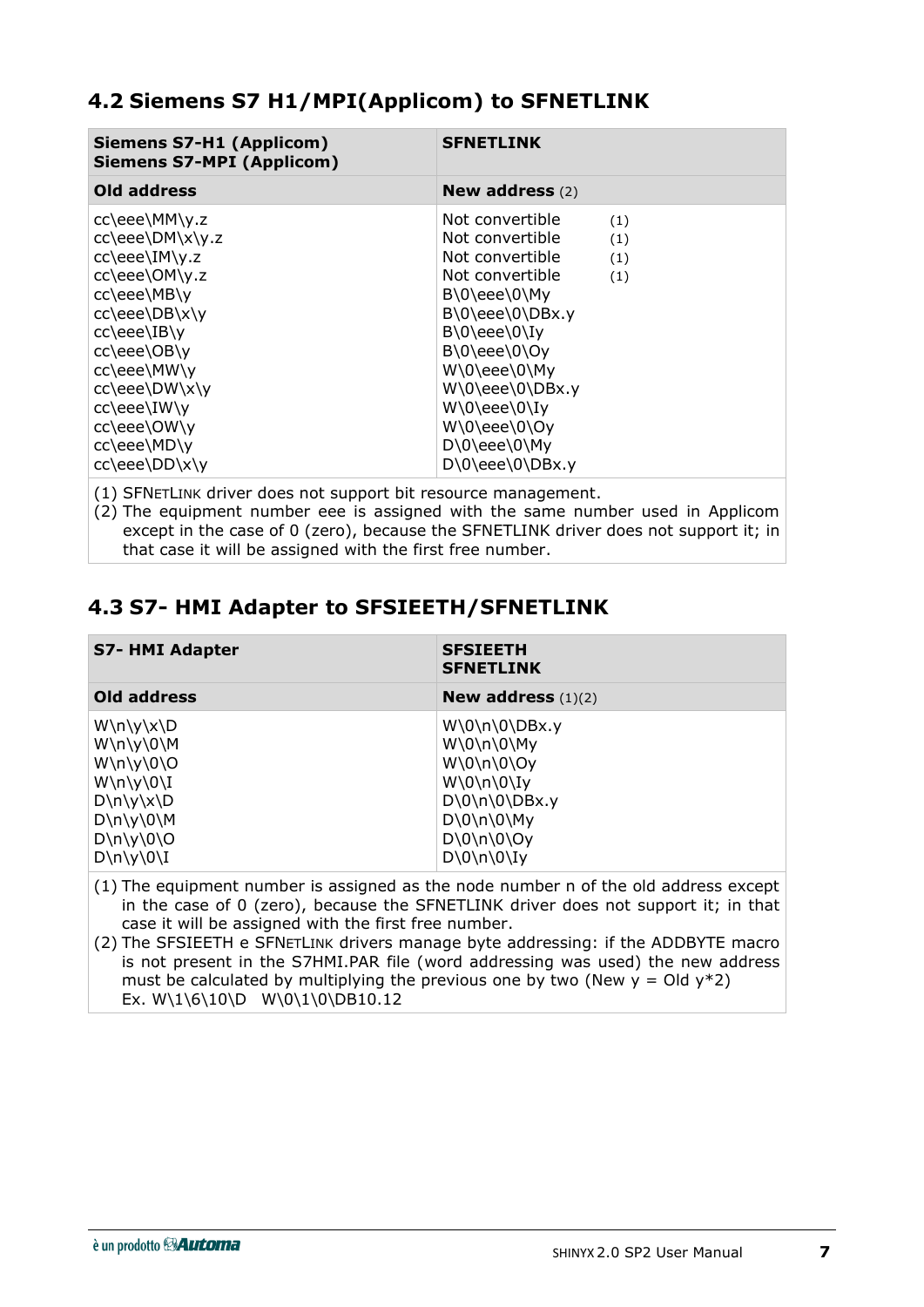## <span id="page-11-0"></span>**4.4 Siemens Progr/P3964 to SFSIEETH/SFNETLINK**

| <b>Siemens Progr.</b><br><b>Siemens Progr. CP945</b><br>Siemens P3964 con RK512<br>Siemens P3964R con RK512 | <b>SFSIEETH</b><br><b>SFNETLINK</b>                                                                    |
|-------------------------------------------------------------------------------------------------------------|--------------------------------------------------------------------------------------------------------|
| Old address                                                                                                 | New address $(1)(2)$                                                                                   |
| $D\x: y$ (BOOL, DIM16)<br>$D\x:y$ (DIM32)<br>$D\x: y$ (BLOCK)<br>$D\x:y$ (ALPHA)                            | $W\0\n\0\DBx.y$<br>$D\0\n\,0\DBx.y(3)$<br>$W\0\n\0\DBx.y(4)$<br>$W\0\n\,0\DBx.y$ o $B\0\n\0\DBx.y$ (5) |

(1) The equipment number n is assigned as the channel number configured in the variable.

(2) The SFSIEETH e SFNETLINK drivers manage byte addressing: the new address must be calculated by multiplying the old one by two (New  $y =$  Old  $y *$ 2).

Ex. D\10:6  $W\0\1\0\DB10.12$ 

(3) The address is converted if the "Swap 32 bit" parameter is set to NO.

(4) The address is converted with the W type: but if the variable is treated to derive double words, the address must be modified with the D type.

(5) If the "Swap alfanumerica " parameter is set to SI the W resource type must be used, otherwise B.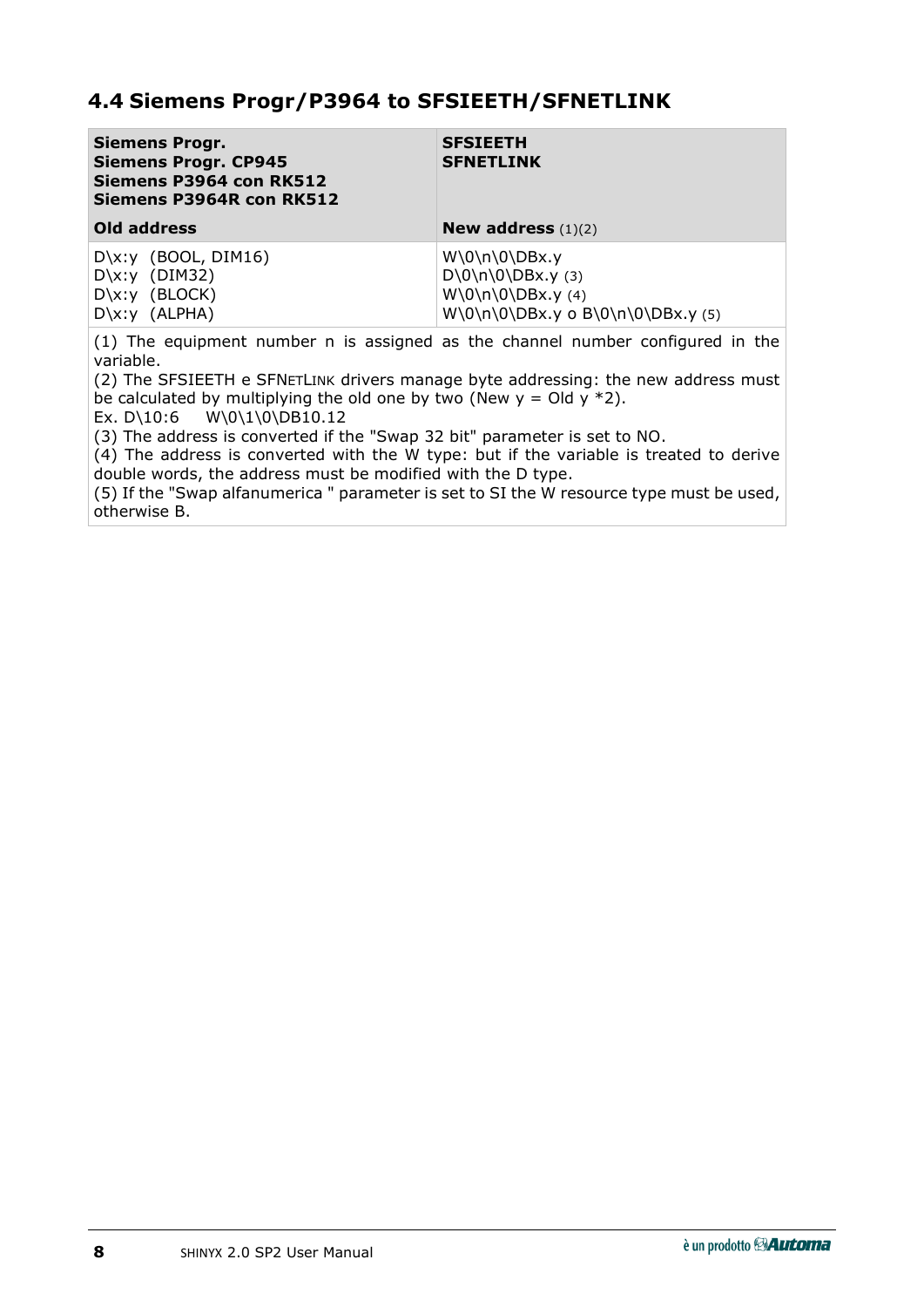### <span id="page-12-0"></span>**4.5 Siemens S7 200 to SFSIEETH/SFNETLINK**

| Siemens S7 200          | <b>SFSIEETH</b><br><b>SFNETLINK</b>     |
|-------------------------|-----------------------------------------|
| Old address             | New address $(1)(2)$                    |
| $n\V\V$ (DIM16,BOOL)    | $W\0\n\0\DB1.y$                         |
| $n\V\V$ (DIM32)         | $D\0\n\,0\DBx.y(3)$                     |
| n\V\y (BLOCK)           | $W\0\n\,0\DBx.y(4)$                     |
| $n\V\V$ (ALPHA)         | W\0\n\0\DBx.y o B\0\n\0\DBx.y (5)       |
| $n\M\y$ (DIM16,BOOL)    | $W\O\n\setminus 0\M. y$                 |
| $n\M\y$ (DIM32)         | $D\0\n\infty$ (3)                       |
| $n\W\$ (BLOCK)          | $W\0\n\langle 0 \rangle My$ (4)         |
| $n\M\y$ (ALPHA)         | W\0\n\0\My o B\0\n\0\My (5)             |
| $n\I\V$ (DIM16,BOOL)    | $W\O\n\setminus 0\I.\mathsf{y}$         |
| $n\I\V$ (DIM32)         | $D\0\n\infty$ (3)                       |
| $n\I\V$ (BLOCK)         | $W\0\n\infty(4)$                        |
| $n\I\V$ (ALPHA)         | W\0\n\0\Iy o B\0\n\0\Iy (5)             |
| $n\,0\,$ y (DIM16,BOOL) | W\0\n\0\O.y                             |
| $n\O\$ (DIM32)          | $D\0\n\backslash 0\O\n\backslash 0$ (3) |
| $n\O(y \text{ (BLOCK)}$ | $W\0\n\0\0\0$ (4)                       |
| $n\O\ y$ (ALPHA)        | W\0\n\0\Oy o B\0\n\0\Oy (5)             |

(1) The equipment number n is assigned as the node number of the old address except in the case of 0 (zero), since the SFNETLINK driver does not support it; in that case it will be assigned with the first free number. In case of multi-peripheral situation on multiple channels with shared node numbers the parameter will be reassigned according to the configuration made in the driver configuration file.

(2) The SFSIEETH e SFNetLink drivers manage byte addressing: the new address must be calculated by multiplying the old one by two (New  $y =$  Old  $y *2$ ).

Ex. D\10:6 W\0\1\0\DB10.12

(3) The address is converted if the "Swap 32 bit" parameter is set to NO

(4) The address is converted with the W type: but if the variable is treated to derive double words, the address must be modified with the D type.

(5) If the "Swap alfanumerica " parameter is set to SI the W resource type must be used, otherwise B.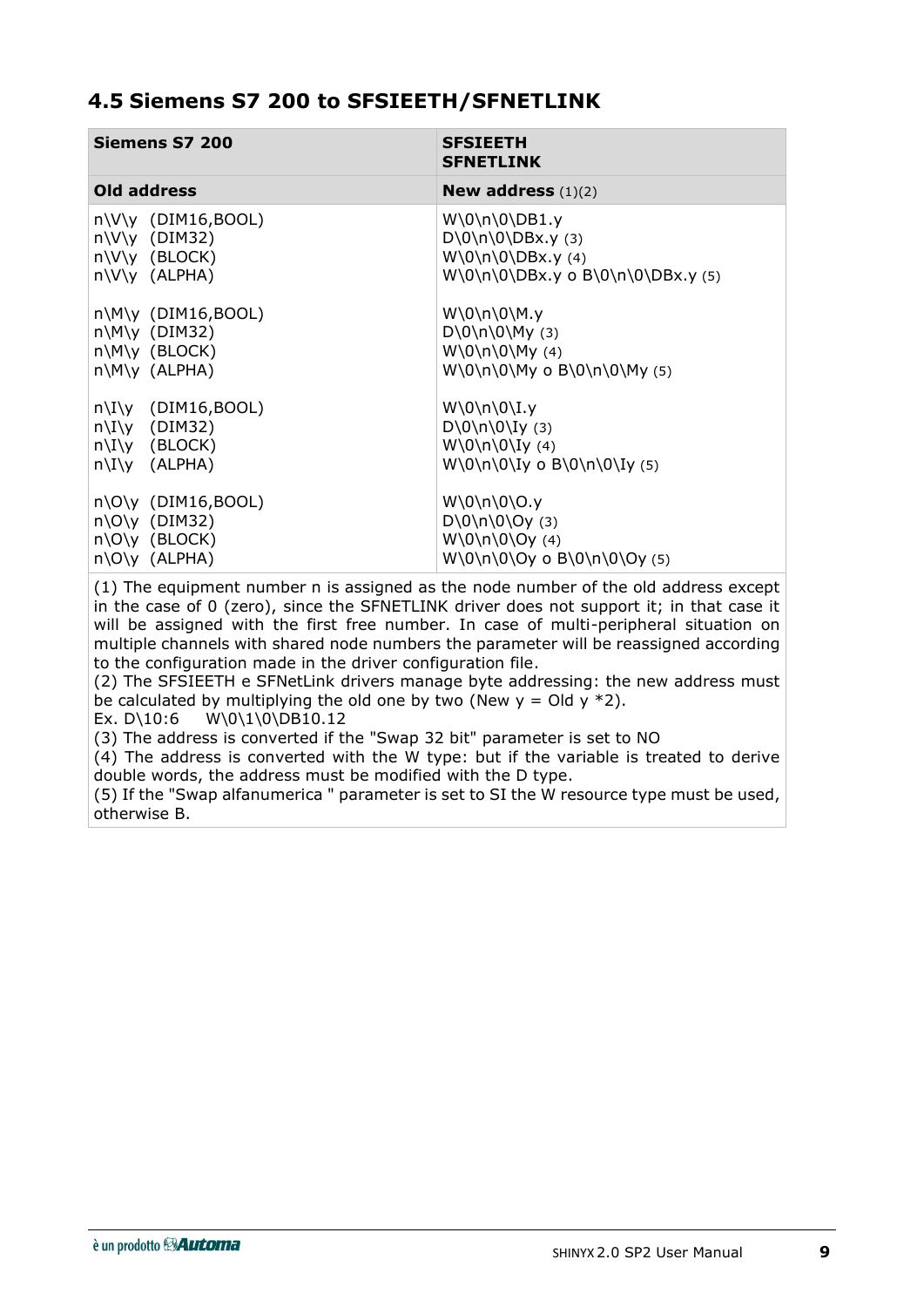## <span id="page-13-0"></span>**4.6 MODBUS to MODBUS TCP/IP**

| <b>MODBUS</b>                                                                                                                                              | <b>MODBUS TCP/IP</b>                                                                          |
|------------------------------------------------------------------------------------------------------------------------------------------------------------|-----------------------------------------------------------------------------------------------|
| Old address                                                                                                                                                | New address $(1)$                                                                             |
| $n\W: y \circ n\R: y \text{ (DIM16,ALPHA)}$<br>$n\W: y \circ n\R: y \text{ (BLOCK)}$<br>$n\W: y \circ n\R: y \text{ (DIM32)}$<br>n\A:y (DIM16,BLOCK,ALPHA) | $W\0\n\langle 0\rangle 0$<br>$W\0\n\0\0\O$<br>$D\0\n\infty$<br>$W\O\n\olimits$                |
| $n\A: y (DIM32)$<br>$n\$ : y o n\: $y (DIM16, BOOL)$<br>$n\$ : y (DIM16, BOOL)<br>$n\$ : y o n\: y (BLOCK)<br>(BLOCK)<br>$n\$ :y                           | $D\0\n\infty$<br>$M\0\n\infty$<br>$M\0\n\infty$<br>Not convertible (2)<br>Not convertible (2) |

(1) The equipment number n is assigned as the node number of the old address. In case of multi-peripheral situation on multiple channels with shared node numbers the parameter will be reassigned according to the configuration made in the driver configuration file.

(2) Blocks of bits cannot be converted. The MODBUS driver puts each bit into separate words while the MODBUS TCP/IP driver uses packed mode which involves merging the bits.

(3) The address is converted with type W assuming that only 16 bit words are derived from the block. If double words are derived from the block, the address must be modified with type D; finally, if the block is used in mixed mode to derive both words and double words, further verifications are required.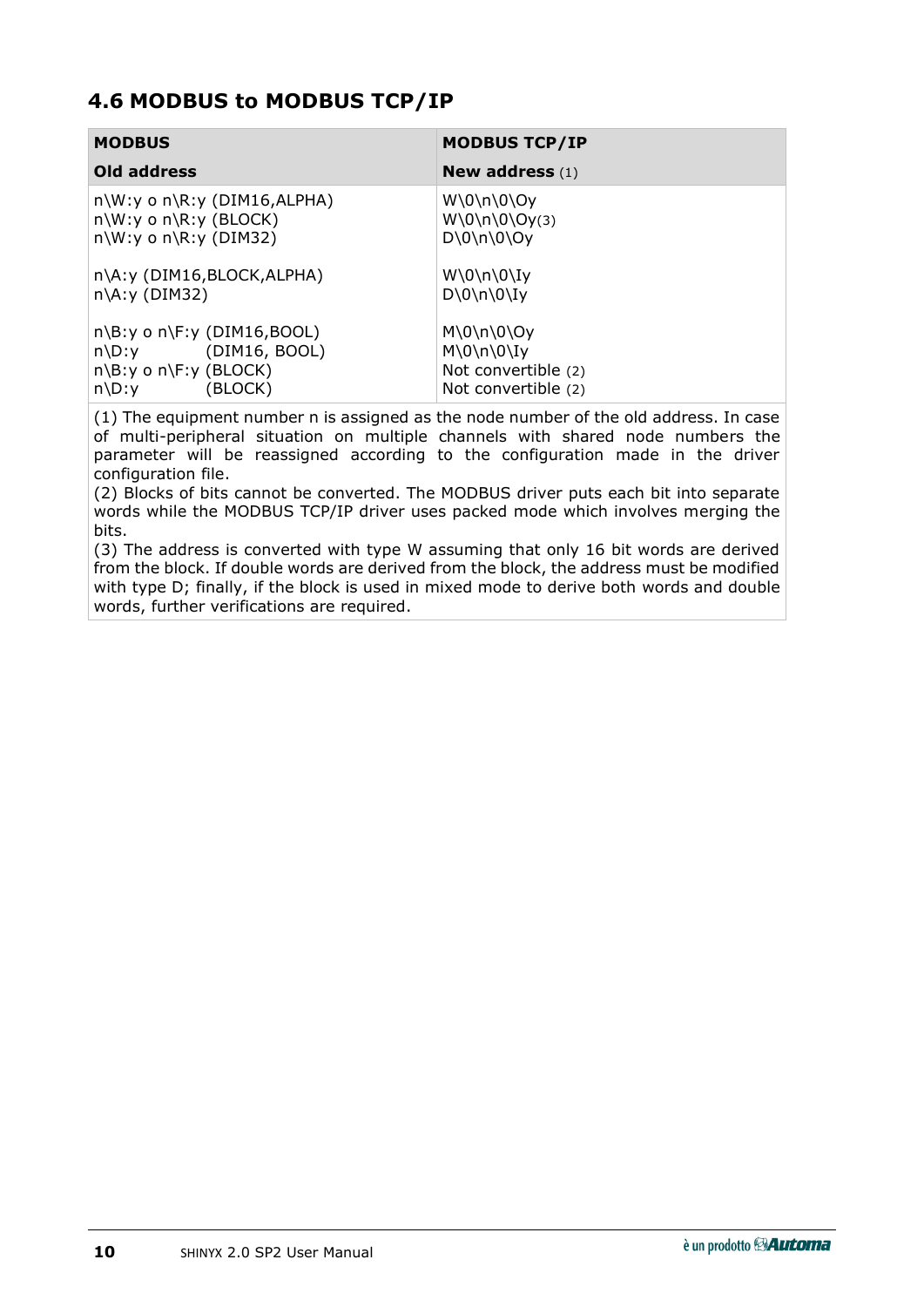# <span id="page-14-0"></span>**4.7 MODBUSTCP (MicroC Driver) to MODBUS TCP/IP**

|                                                                                                             | <b>MODBUSTCP (Driver MicroC)</b>                                                                      | <b>MODBUS TCP/IP</b>                                                                                                           |
|-------------------------------------------------------------------------------------------------------------|-------------------------------------------------------------------------------------------------------|--------------------------------------------------------------------------------------------------------------------------------|
| Old address                                                                                                 |                                                                                                       | New address $(1)$                                                                                                              |
| $c \n\Omega$<br>$c\n\N\SM\0\y$<br>c\n\IM\0\y<br>$c\n\Omega\Omega\right)$<br>$c\n\N\SM\0\y$<br>$c\ln\Im M\O$ | (BOOL, DIM16, DIM32)<br>(BOOL, DIM16, DIM32)<br>(BOOL, DIM16, DIM32)<br>(BLOCK)<br>(BLOCK)<br>(BLOCK) | $M\0\n\0\$<br>$M\0\n\backslash 0\O$ (3)<br>$M\0\n\0\U$<br>Not convertible (2)<br>Not convertible (2)<br>Not convertible (2)    |
| $c \n\Omega \downarrow 0$<br>$c \n\N \SW(0)$<br>$c\ln\IW\0\$<br>$c \n\Omega$<br>$c \n\Omega(SD\0\$          | (DIM16, BLOCK, ALPHA)<br>(DIM16, BLOCK, ALPHA)<br>(DIM32, BLOCK)<br>(DIM32, BLOCK)                    | W\0\n\0\Oy<br>$W\0\n\langle 0\rangle Oy$ (3)<br>$W\0\n\infty$<br>$D\0\n\langle 0\rangle Oy(4)$<br>$D\0\n\backslash 0\O$ (3)(4) |
| $c \n\ID\0\y$                                                                                               | (DIM32, BLOCK)                                                                                        | $D\0\n\infty(4)$                                                                                                               |

(1) The equipment number is assigned like the node number. In case of multi-peripheral situation on several channels with shared node numbers the parameter will be reassigned according to the configuration made in the driver configuration file. (2) Blocks of bits cannot be converted. The MODBUSTCP driver puts each bit in separate

words, while the MODBUS TCP/IP driver uses packed mode, which involves packing bits into bytes.

(3) If the resource type of the old address is SM/SW/SD, you may need to specify the SingleWrite parameter in the equipment configuration to set the single write mode. (4) If the ADDRESS32 parameter of the MicroC driver configuration profile is set to YES the new address must be calculated by multiplying the old one by two (New  $y =$  Old y \*2).